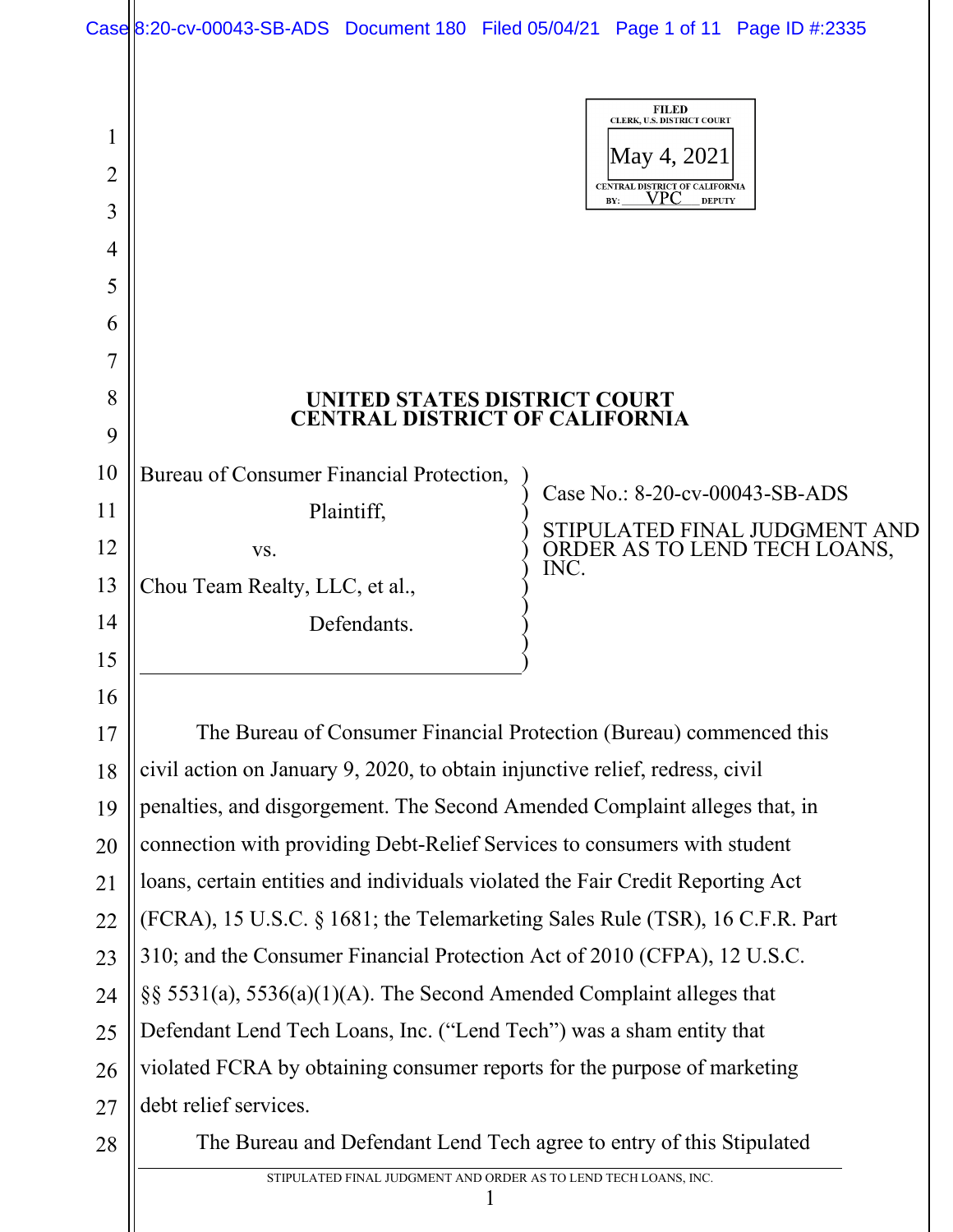2 Final Judgment and Order (Order), without adjudication of any issue of fact or law, to settle and resolve all matters in dispute between these parties.

## **THEREFORE**, it is **ORDERED:**

## **FINDINGS**

1. This Court has jurisdiction over the parties and the subject matter of this action.

1

3

4

5

6

7

8

9

19

20

21

22

23

24

25

26

27

28

2. Venue is proper in this district under 12 U.S.C. § 5564(f).

3. The relief provided in this Order is appropriate and available under Sections 1054 and 1055 of the CFPA, 12 U.S.C. §§ 5564, 5565.

10 11 12 13 4. Defendant neither admits nor denies any allegations in the Complaint, except as specified in this Order. For purposes of this Order, Defendant admits the facts necessary to establish the Court's jurisdiction over it and the subject matter of this action.

14 15 16 17 18 5. Defendant waives all rights to seek judicial review or otherwise challenge or contest the validity of this Order and any claim it may have under the Equal Access to Justice Act, 28 U.S.C. § 2412, concerning the prosecution of this action to the date of this Order. Each Party agrees to bear its own costs and expenses, including, without limitation, attorneys' fees.

6. Entry of this Order is in the public interest.

# **DEFINITIONS**

7. The following definitions apply to this Order:

a. "Consumer Financial Product or Service" is synonymous in meaning and equal in scope to the definition of the term in the CFPA, 12 U.S.C. § 5481(5), and, subject to applicable restrictions contained in the CFPA, includes but is not limited to:

i. extending credit and servicing loans, including acquiring, purchasing, selling, brokering, or other extensions of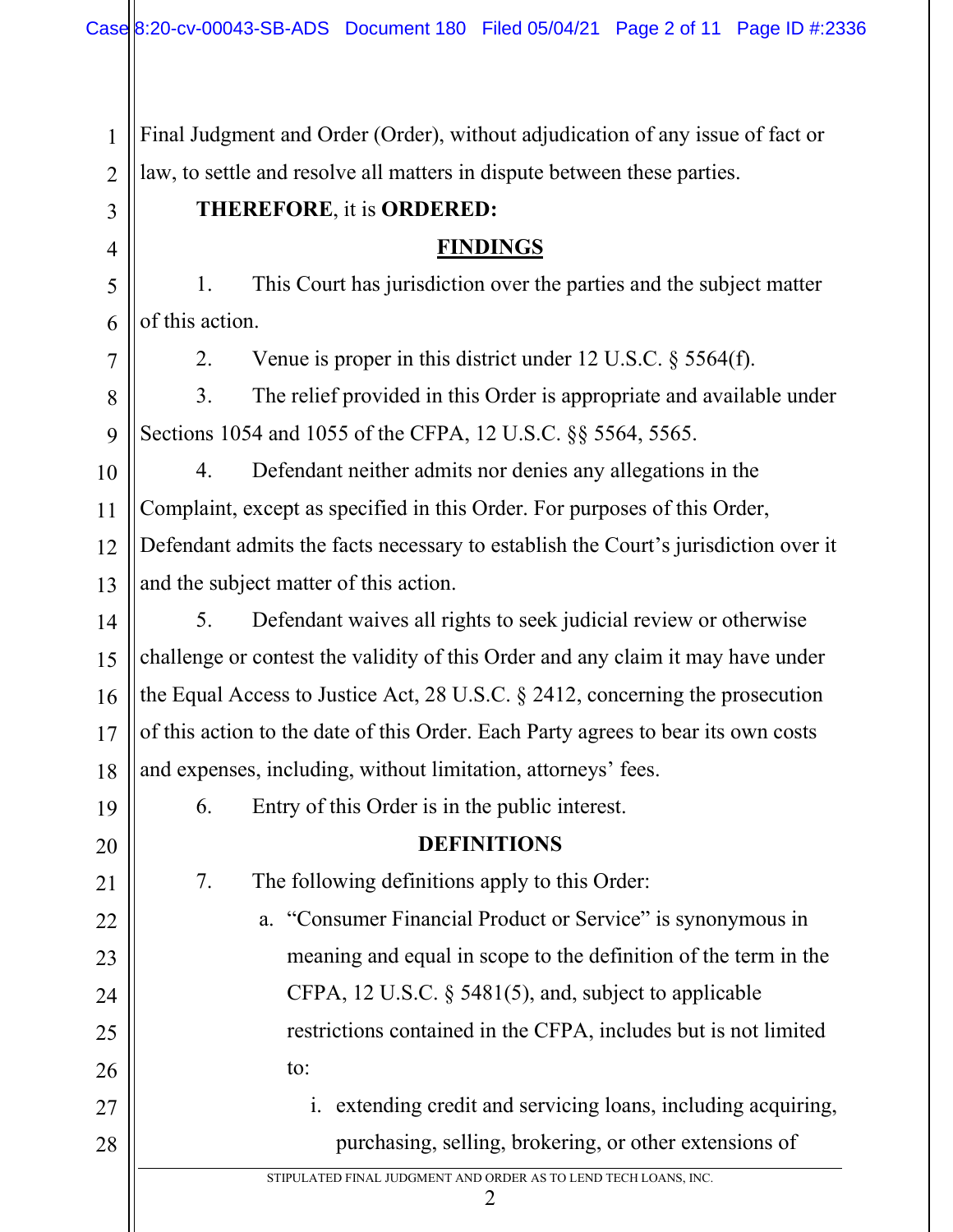| $\mathbf 1$    | credit (other than solely extending commercial credit to a       |  |
|----------------|------------------------------------------------------------------|--|
| $\overline{2}$ | person who originates consumer credit transactions);             |  |
| 3              | ii. providing financial advisory services to consumers on        |  |
| $\overline{4}$ | individual consumer financial matters or relating to             |  |
| 5              | proprietary financial products or services, including            |  |
| 6              | providing credit counseling to any consumer or providing         |  |
| 7              | services to assist a consumer with debt management or            |  |
| 8              | debt settlement, modifying the terms of any extension of         |  |
| 9              | credit, or avoiding foreclosure; and                             |  |
| 10             | iii. engaging in deposit-taking activities, transmitting or      |  |
| 11             | exchanging funds, or otherwise acting as a custodian of          |  |
| 12             | funds or any financial instrument for use by or on behalf        |  |
| 13             | of a consumer.                                                   |  |
| 14             | b. "Consumer Report" means a "consumer report," as that term is  |  |
| 15             | defined in Section $603(d)$ of FCRA, 15 U.S.C. § 1681a(d).       |  |
| 16             | c. "Consumer Reporting Agency" means a "consumer reporting       |  |
| 17             | agency," as that term is defined in Section 603(f) of FCRA, 15   |  |
| 18             | U.S.C. § 1681a(f).                                               |  |
| 19             | d. "Defendant" means Lend Tech Loans, Inc., and its successors   |  |
| 20             | and assigns.                                                     |  |
| 21             | e. "Effective Date" means the date on which the Order is issued. |  |
| 22             | "Enforcement Director" means the Assistant Director of the<br>f. |  |
| 23             | Office of Enforcement for the Bureau of Consumer Financial       |  |
| 24             | Protection, or his or her delegate.                              |  |
| 25             | g. "Prescreened Consumer Reports" means Consumer Reports         |  |
| 26             | relating to consumers furnished by a Consumer Reporting          |  |
| 27             | Agency in connection with credit or insurance transactions that  |  |
| 28             |                                                                  |  |
|                | STIPULATED FINAL JUDGMENT AND ORDER AS TO LEND TECH LOANS, INC.  |  |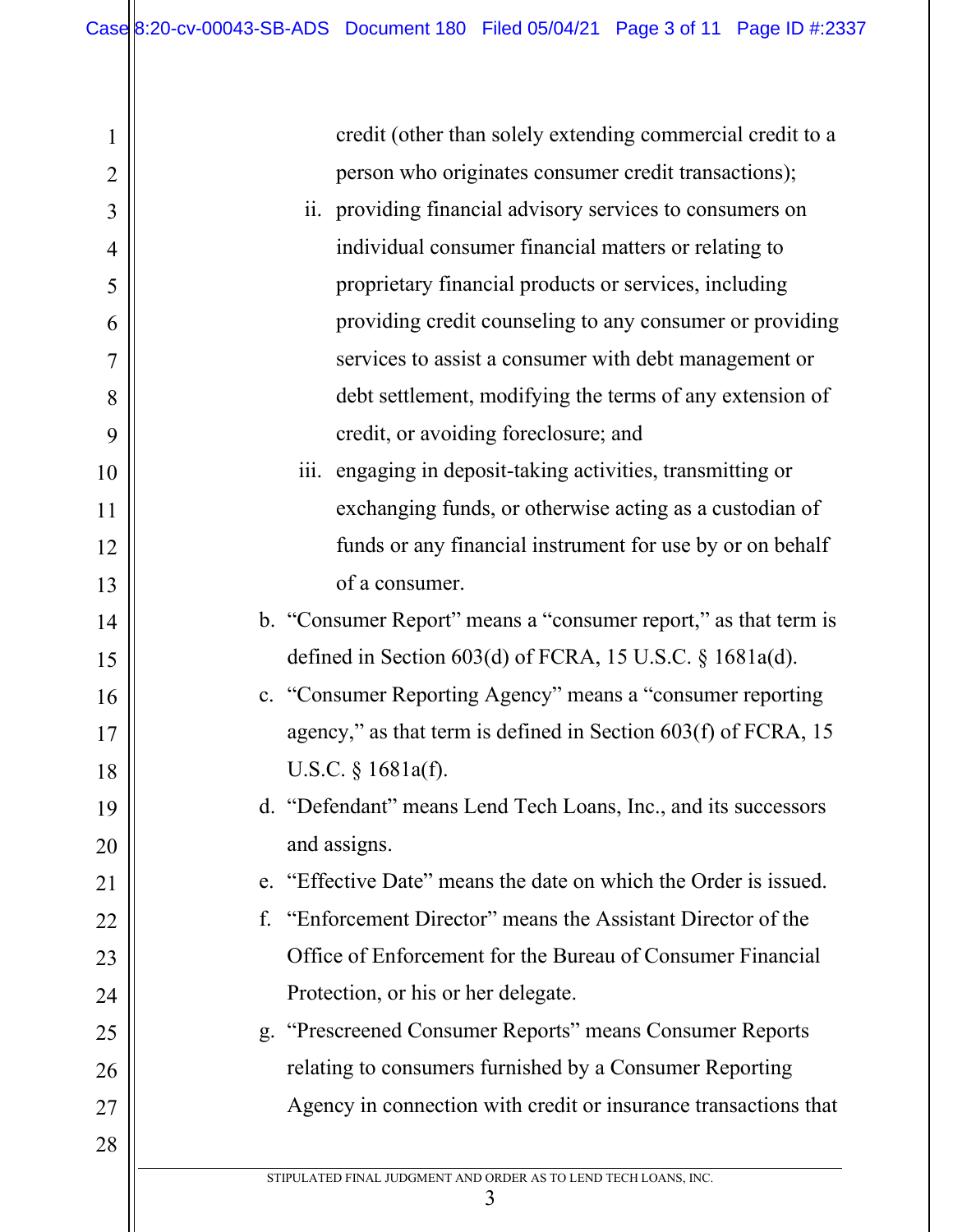| 1              | are not initiated by the consumers, pursuant to 15 U.S.C.                       |  |
|----------------|---------------------------------------------------------------------------------|--|
| $\overline{2}$ | § 1681b(c).                                                                     |  |
| 3              | h. "Related Consumer Action" means a private action by or on                    |  |
| 4              | behalf of one or more consumers or an enforcement action by                     |  |
| 5              | another governmental agency brought against Defendant based                     |  |
| 6              | on substantially the same facts as described in the Complaint.                  |  |
| $\overline{7}$ | <b>ORDER</b>                                                                    |  |
| 8              | <b>CONDUCT RELIEF</b>                                                           |  |
| 9              | I.                                                                              |  |
| 10             | <b>Corporate Dissolution</b>                                                    |  |
| 11             | IT IS ORDERED that:                                                             |  |
| 12             | 8.<br>Defendant shall promptly take the steps necessary to cause                |  |
| 13             | Defendant to be dissolved and to cease to exist as a corporate entity.          |  |
| 14             | 9.<br>Defendant shall not take any steps that would result in the               |  |
| 15             | emergence of a successor company, including a sale, merger, or assignment.      |  |
| 16             | II.                                                                             |  |
| 17             | Ban on Offering or Providing Consumer Financial Products or Services            |  |
| 18             | Defendant, whether acting directly or indirectly, is restrained and<br>10.      |  |
| 19             | enjoined from offering or providing any Consumer Financial Product or           |  |
| 20             | Service. Nothing in this Order shall be read as an exception to this Paragraph. |  |
| 21             | Ш.                                                                              |  |
| 22             | <b>Ban on Using or Obtaining Consumer Reports</b>                               |  |
| 23             | IT IS ORDERED that:                                                             |  |
| 24             | Defendant, whether acting directly or indirectly, is restrained and<br>11.      |  |
| 25             | enjoined from using, obtaining, offering, providing, selling, or arranging for  |  |
| 26             | others to use or obtain Consumer Reports for any purpose. Nothing in this       |  |
| 27             | Order shall be read as an exception to this Paragraph.                          |  |
| 28             |                                                                                 |  |
|                | STIPULATED FINAL JUDGMENT AND ORDER AS TO LEND TECH LOANS, INC.                 |  |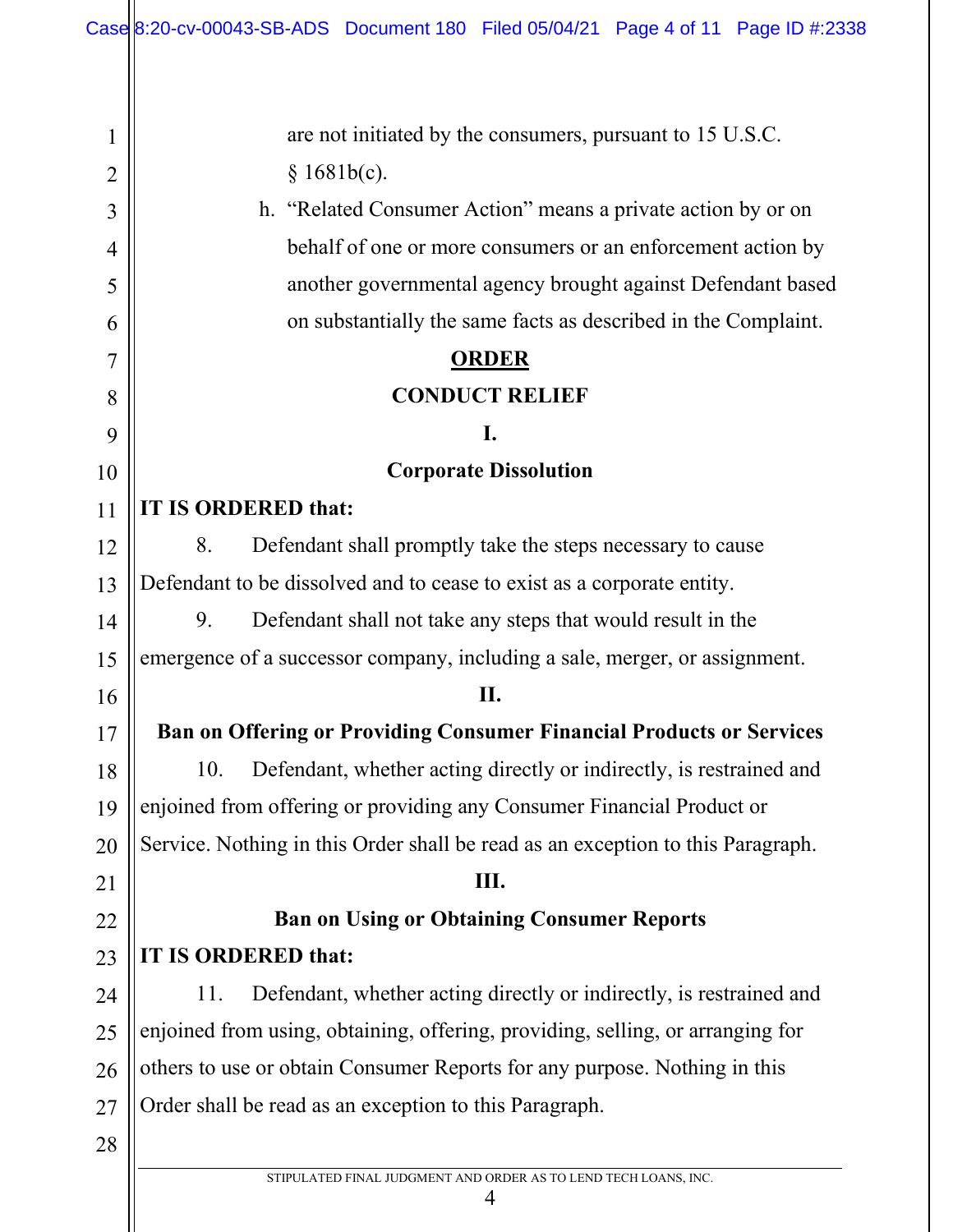1 2 3 4 5 6 7 8 9 10 11 12 13 14 15 16 17 18 19 20 21 22 23 24 25 26 27 28 **IV. Consumer Information IT IS ORDERED** that: 12. Defendant and its owner, officers, agents, servants, employees, and attorneys, and all other persons in active concert or participation with them, who receive actual notice of this Order, whether acting directly or indirectly, may not disclose, use, or benefit from consumer information, including the name, address, or any information about the consumer's student loans, contained in or derived from Prescreened Consumer Reports obtained by Defendant. *However*, this Order does not prohibit the disclosure of consumer information if lawfully requested by a government agency or required by law, regulation, or court order. **MONETARY PROVISIONS V. Order to Pay Civil Money Penalty IT IS FURTHER ORDERED** that: 13. Under Section 1055(c) of the CFPA, 12 U.S.C. § 5565(c), by reason of the violations of law alleged against Defendant in the Complaint, and taking into account the factors in 12 U.S.C.  $\S$  5565(c)(3), Defendant must pay a civil money penalty of \$1 to the Bureau. This nominal penalty is based on Defendant's limited ability to pay as attested to in the Financial Statement of Defendant, including the attachments, executed on December 4, 2020, and submitted to the Bureau on or about December 7, 2020. 14. Within 10 days of the Effective Date, Defendant must pay the civil money penalties in Paragraph 13 by wire transfer to the Bureau or to the Bureau's agent in compliance with the Bureau's wiring instructions.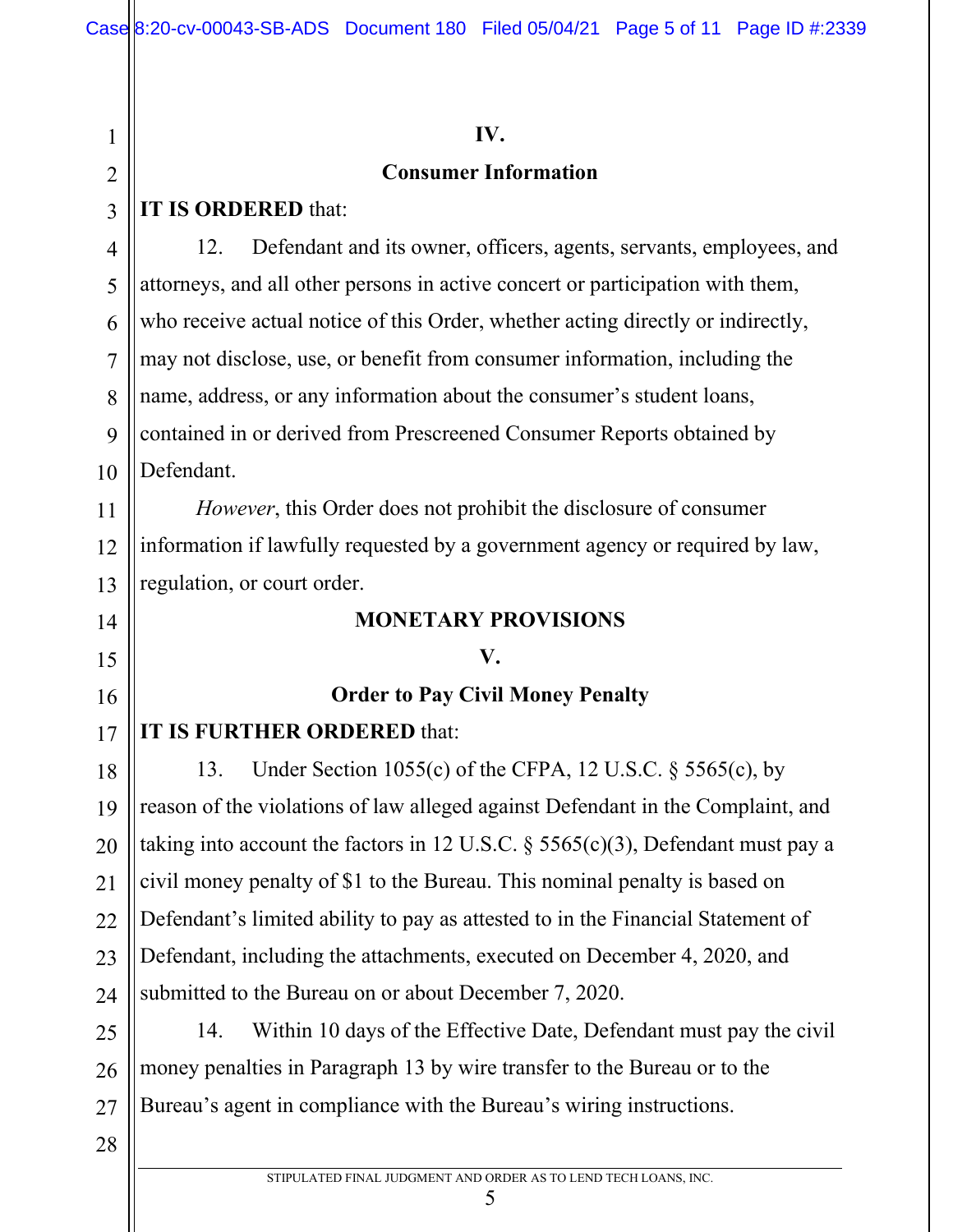2 3 15. The civil money penalty paid under this Order will be deposited in the Civil Penalty Fund of the Bureau, as required by Section 1017(d) of the CFPA, 12 U.S.C. § 5497(d).

1

5

7

8

9

10

11

12

13

14

15

16

17

18

19

20

21

4 6 16. Defendant must treat the civil money penalties paid under this Order as a penalty paid to the government for all purposes. Regardless of how the Bureau ultimately uses those funds, Defendant may not:

> a. claim, assert, or apply for a tax deduction, tax credit, or any other tax benefit for any civil money penalty paid under this Consent Order; or

b. seek or accept, directly or indirectly, reimbursement or indemnification from any source, including but not limited to payment made under any insurance policy, with regard to any civil money penalty paid under this Order.

17. Defendant agrees that the civil penalty imposed by the Order represents a civil penalty owed to the United States Government, is not compensation for actual pecuniary loss, and, thus that it is not subject to discharge under the Bankruptcy Code under 11 U.S.C. § 523(a)(7).

18. In the event of any default on Defendant's obligations to make payment under this Order, interest, computed under 28 U.S.C. § 1961, as amended, will accrue on any outstanding amounts not paid from the date of default to the date of payment, and will immediately become due and payable.

22 23 24 19. Defendant relinquishes all dominion, control, title to the funds paid under this Order to the fullest extent permitted by law. No part of the funds may be returned to Defendant.

25 26 27 28 20. The facts alleged in the Complaint will be taken as true and be given collateral estoppel effect, without further proof, in any proceeding based on the entry of the Order, or in any subsequent civil litigation by, or on behalf of the Bureau, including in a proceeding to enforce its rights to any payment or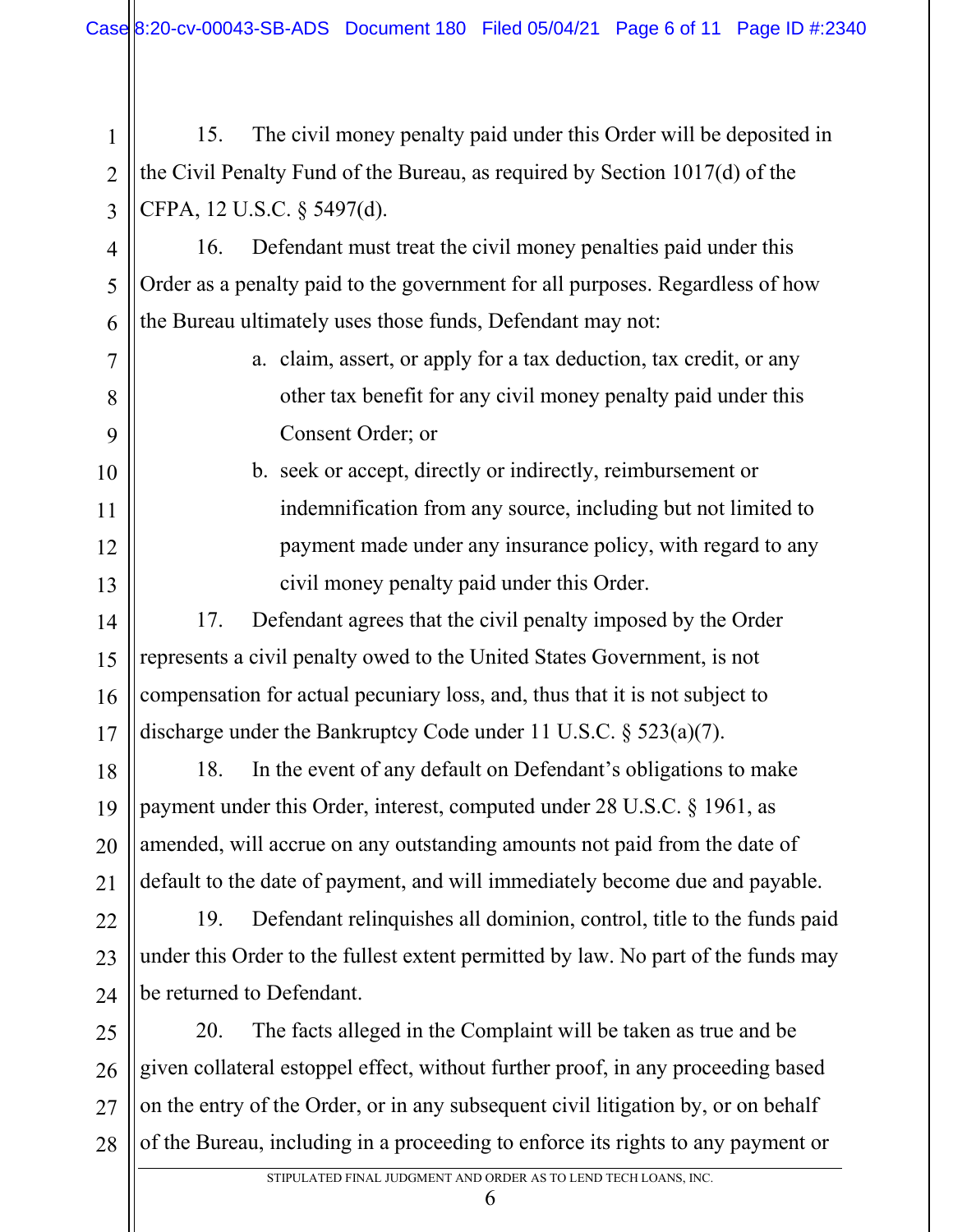monetary judgment under this Order, such as a nondischargeability complaint in any bankruptcy case.

21. Under 31 U.S.C. § 7701, Defendant, unless it already has done so, must furnish to the Bureau his taxpayer-identification numbers, which may be used for purposes of collecting and reporting on any delinquent amount arising out of this Order.

7 8 9 10 11 12 13 14 15 16 17 18 19 20 21 22 23 24 25 22. Within 30 days of the entry of a final judgment, order, or settlement in a Related Consumer Action, Defendant must notify the Enforcement Director of the final judgment, order, or settlement in writing. That notification must indicate the amount of redress, if any, that Defendant paid or is required to pay to consumers, and it must describe the consumers or classes of consumers to whom that redress has been or will be paid. To preserve the deterrent effect of the civil money penalty in any Related Consumer Action, Defendant may not argue that Defendant is entitled to, nor may Defendant benefit by, any offset or reduction of any monetary remedies imposed in the Related Consumer Action because of the civil money penalty paid in this action, or because of any payment that the Bureau makes from the Civil Penalty Fund. If the court in any Related Consumer Action offsets or otherwise reduces the amount of compensatory monetary remedies imposed against Defendant based on the civil money penalty paid in this action, or based on any payment that the Bureau makes from the Civil Penalty Fund, Defendant must, within 30 days after entry of a final order granting such offset or reduction, notify the Bureau and pay the amount of the offset or reduction to the U.S. Treasury. Such a payment will not be considered an additional civil money penalty and will not change the amount of the civil money penalty imposed in this action.

26 27 23. Under Section 604(a)(I) of FCRA, 15 U.S.C.§ 1681b(a)(1), any Consumer Reporting Agency may furnish a Consumer Report concerning

28

1

2

3

4

5

6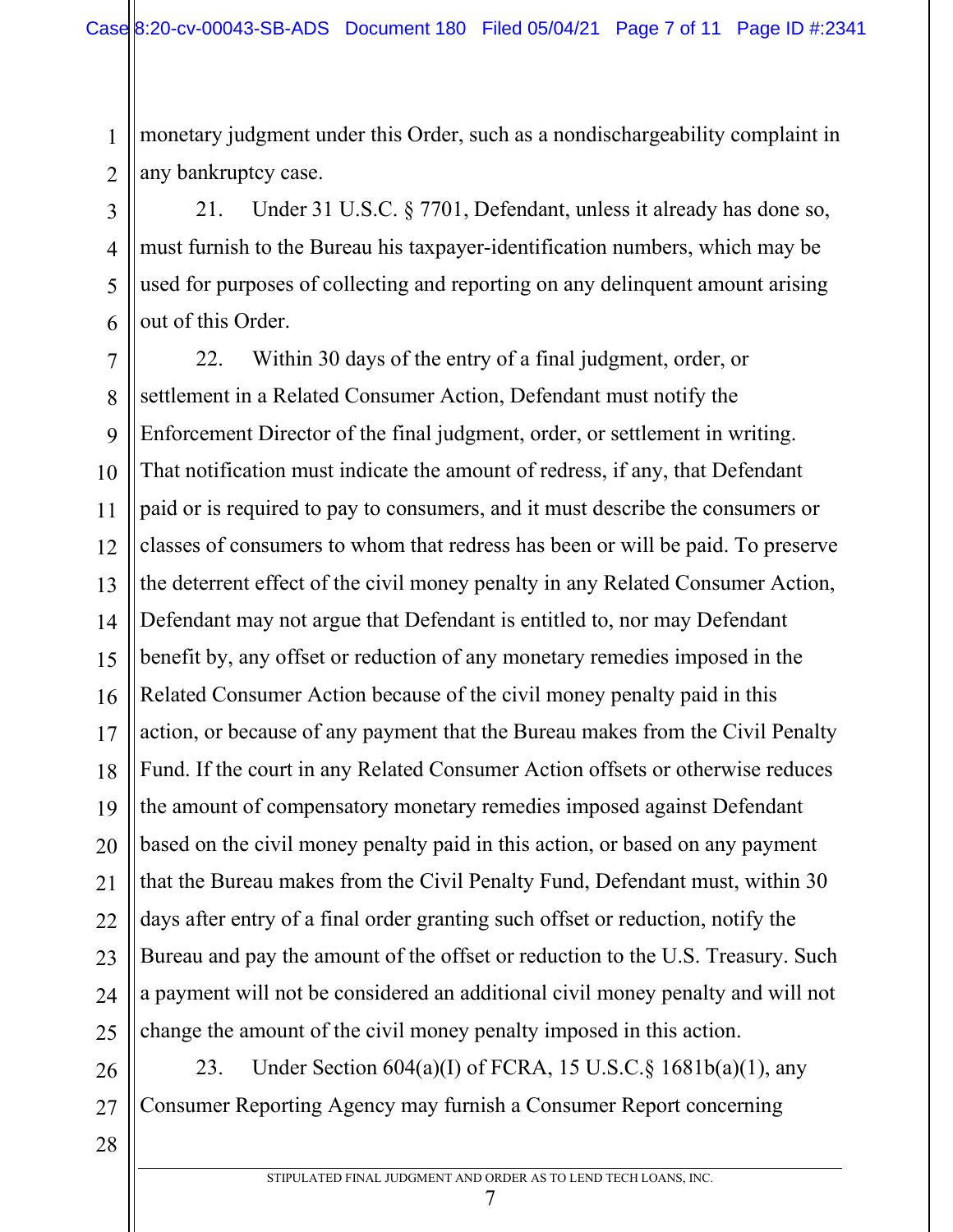Defendant to the Bureau, which may be used for purposes of collecting and reporting on any delinquent amount arising out of this Order.

### **COMPLIANCE PROVISIONS**

#### **VI.**

### **Reporting Requirements**

### **IT FURTHER ORDERED** that:

1

2

3

4

5

6

7

8

9

10

11

12

13

14

15

16

17

18

19

20

21

22

23

24

25

26

27

28

24. Until Defendant has dissolved, Defendant must notify the Bureau of any development that may affect compliance obligations arising under this Order, including any development affecting its ability to dissolve or the timing of its dissolution. Defendant must provide such notice at least 30 days before the development, or as soon as practicable after learning of the development, whichever is sooner.

25. Within 7 days of the Effective Date, Defendant must designate at least one telephone number and email, physical, and postal address as points of contact, which the Bureau may use to communicate with Defendant.

26. Defendant must report any change in the information required to be submitted under Paragraph 25 at least 30 days before the change, or as soon as practicable after learning about the change, whichever is sooner.

27. Within 90 days of the Effective Date, and each 90 days thereafter until it has dissolved, Defendant must submit to the Enforcement Director an accurate written compliance progress report sworn to under penalty of perjury ("Compliance Report"), which, at a minimum:

- a. lists each applicable paragraph and subparagraph of this Order and describes in detail the manner and form in which such Defendant has complied with each such paragraph and subparagraph of this Order;
- b. describes in detail the manner in which and purposes for which Defendant has used or obtained Consumer Reports; and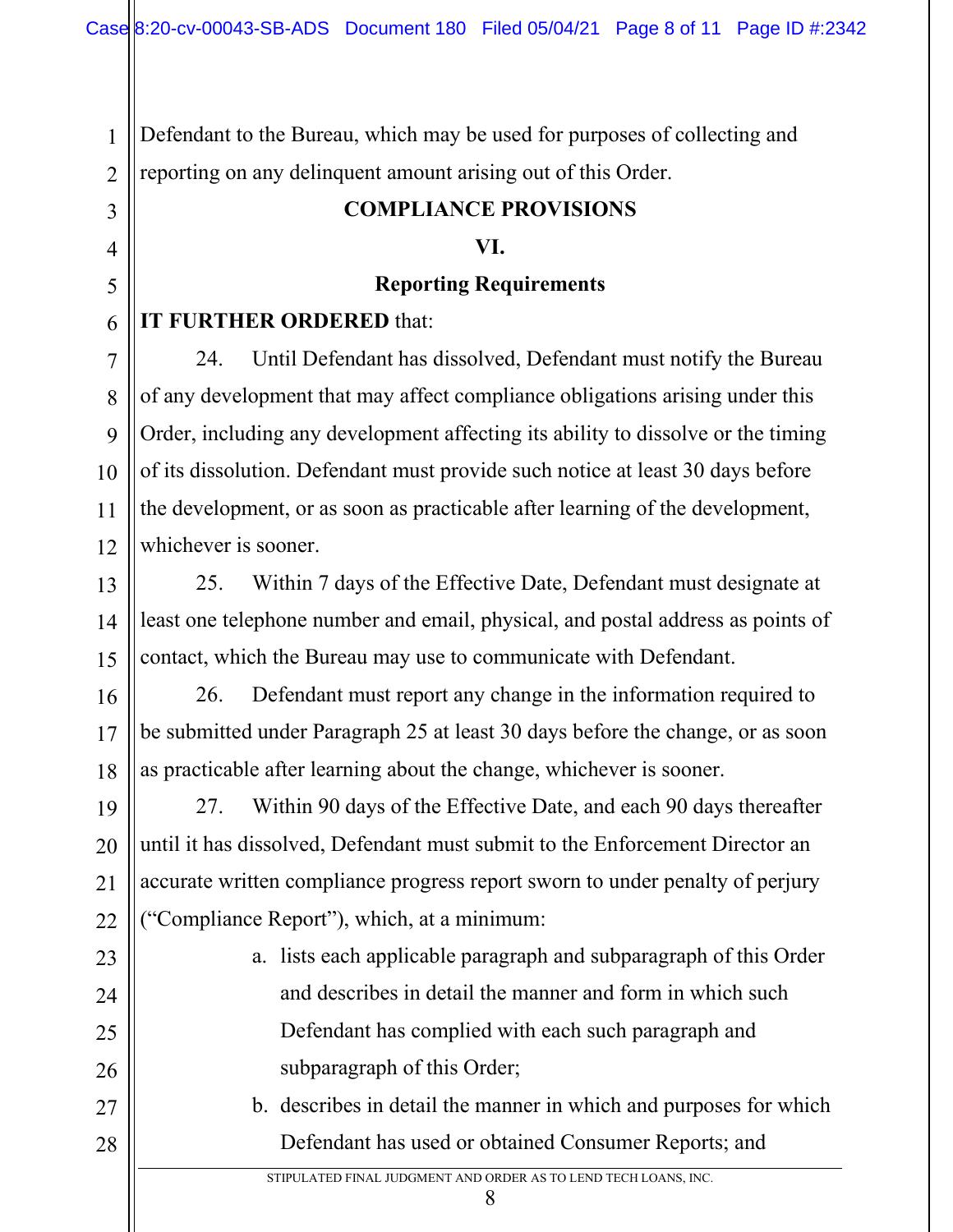1

2

3

4

5

6

7

8

9

10

11

12

13

14

15

16

17

18

19

20

21

22

23

24

25

26

27

28

c. attaches a copy of each Order Acknowledgment obtained under Section XI, unless previously submitted to the Bureau. **VII. Order Distribution and Acknowledgment IT IS FURTHER ORDERED** that, 28. Within 7 days of the Effective Date, Defendant must submit to the Enforcement Director an acknowledgment of receipt of this Order, sworn under penalty of perjury. 29. Within 14 days of the Effective Date, Defendant must deliver a copy of this Order to its owner, as well as any managers, employees, brokers, or other agents and representatives. 30. Defendant must secure a signed and dated statement acknowledging receipt of a copy of this Order, ensuring that any electronic signatures comply with the requirements of the E-Sign Act, 15 U.S.C. § 7001 *et seq.*, within 14 days of delivery, from all persons receiving a copy of this Order under this Section. 31. Within 30 days of the Effective Date, Defendant must provide the Bureau with a list of all persons and their titles to whom this Order was delivered through that date under Paragraphs 28 and 29 and a copy of all signed and dated statements acknowledging receipt of this Order under Paragraph 30. **VIII. Notices IT IS FURTHER ORDERED** that: 32. Unless otherwise directed in writing by the Bureau, Defendant must provide all submissions, requests, communications, or other documents relating to this Order in writing, with the subject line, "*CFPB v. Chou Team Realty, LLC, et al.*, Case No. 8:20-cv-00043-SB-ADS," and send them by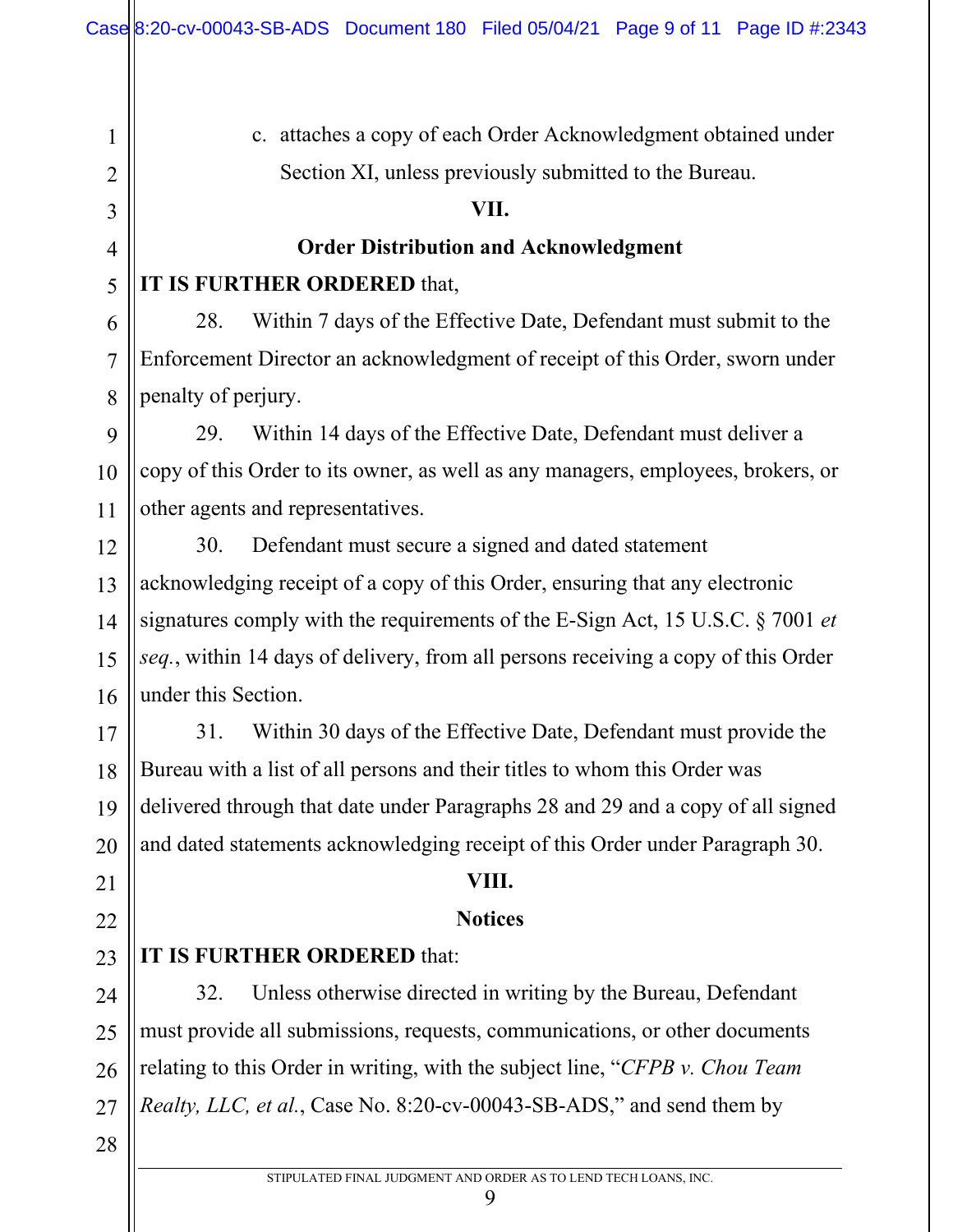overnight courier or first-class mail to the below address, and

2 contemporaneously by email to Enforcement Compliance@cfpb.gov:

Assistant Director for Enforcement

Bureau of Consumer Financial Protection

ATTENTION: Office of Enforcement

1700 G Street, N.W.

Washington D.C. 20552

8 9 10 11 12 33. The Enforcement Director may, in his or her discretion, modify any non-material requirements of this Order (*e.g.,* reasonable extensions of time and changes to reporting requirements) if he or she determines good cause justifies the modification. Any such modification by the Enforcement Director must be in writing.

## **IX.**

# **Compliance Monitoring**

**IT IS FURTHER ORDERED** that, until Defendant has dissolved, to monitor Defendant's compliance with this Order:

34. Within 14 days of receipt of a written request from the Bureau, Defendant must submit additional compliance reports or other requested information, which must be sworn under penalty of perjury; provide testimony; or produce documents.

35. For purposes of this Section, the Bureau may communicate directly with the Defendant, unless the Defendant retains counsel related to these communications.

36. Defendant must permit Bureau representatives to interview any employee or other person affiliated with Defendant who has agreed to such an interview. The person interviewed may have counsel present.

37. Nothing in this Order will limit the Bureau's lawful use of compulsory process, under 12 C.F.R. § 1080.6.

1

3

4

5

6

7

13

14